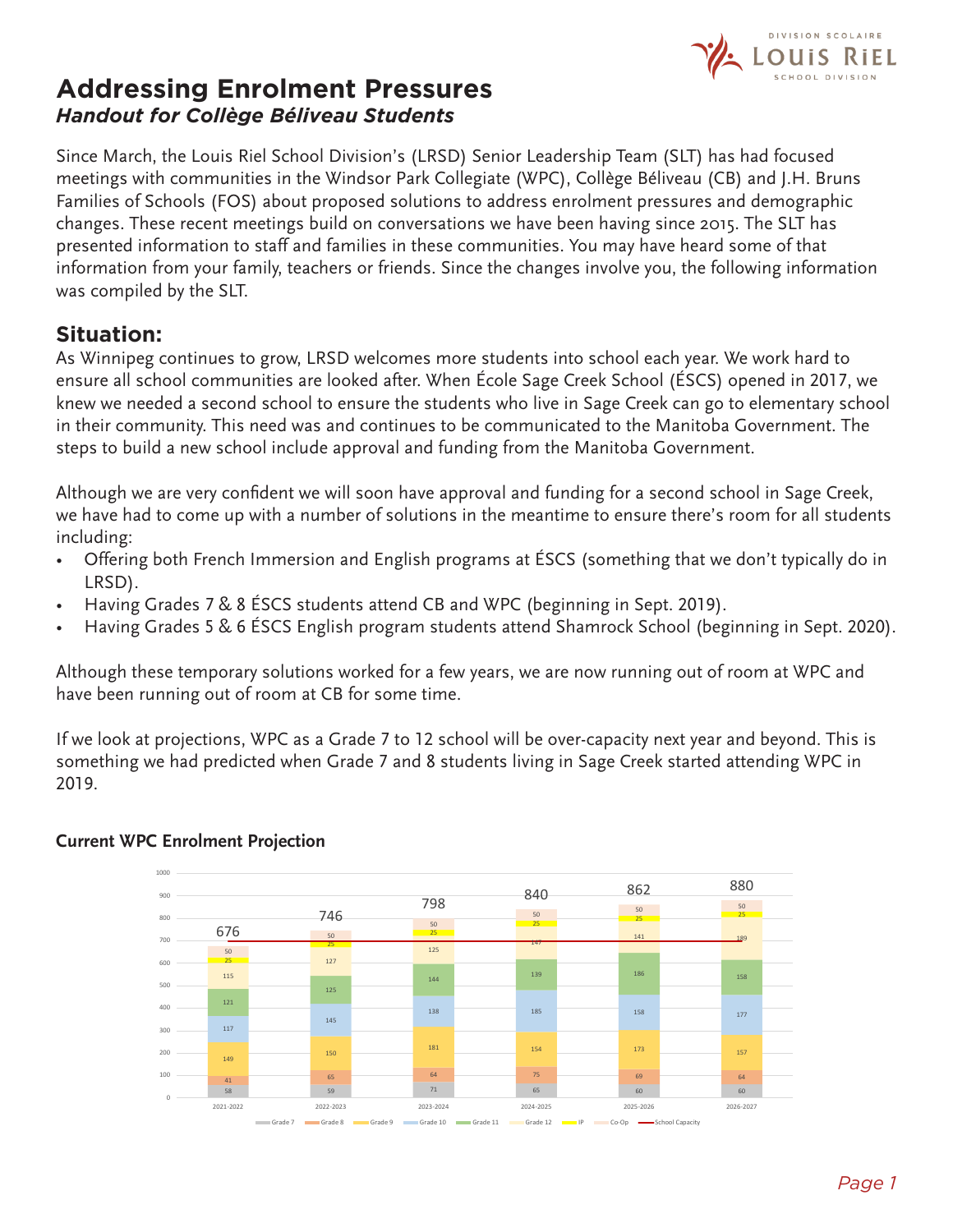

## **The Most Sustainable and Achievable Solutions:**

The SLT acknowledges that navigating change is difficult and is committed to supporting students, staff and families to address any concerns related to the implementation of the proposed solutions. The following proposals have been studied over many years and their implementation has also been considered. As you will read below, the timeline for these proposals is 3 years for a new school in Sage Creek and 2 years to implement changes to the high schools. Our proposed roadmap related to these solutions extends beyond the initial moves.

#### Temporary Proposed Solutions: Elementary School

Given the lack of space at WPC and ÉSCS and the availability of space at Shamrock School, LRSD is proposing that starting in the 2022-2023 school year, Shamrock School will serve Grade 5, 6, & 7 English program students residing in Sage Creek. In 2023-2024, Shamrock School will also serve Grade 8 students residing in Sage Creek.

Students from Sage Creek are already attending Shamrock School for Grade 5 and 6 as a temporary solution. The division made room at Shamrock School for this temporary solution by changing its catchment. Shamrock School no longer serves students who live in north Island Lakes and Bonavista in Kindergarten to Grade 2. Over the course of the next 6 years, all students who live in north Island Lakes and Bonavista will attend Island Lakes Community School.

#### Long-Term Proposed Solutions: Elementary School

Once a new school opens in Sage Creek, all of the English program students living in Sage Creek in kindergarten to Grade 8 will attend the current school in the community (rather than some of them attending Shamrock School). This is anticipated to occur in the 2025-2026 school year.

#### Long-Term Proposed Solutions: High School

Building on the temporary solution of the English program Grade 5 to 8 students living in Sage Creek attending Shamrock School, LRSD is also proposing that they attend J.H. Bruns Collegiate for high school. Once a new school is opened in Sage Creek, the English program students living in Sage Creek will continue going to J.H. Bruns Collegiate for high school.

With Sage Creek students staying at Shamrock School for Grade 7 and 8 and then moving on to Bruns for high school, this is what the enrolment at WPC would look like:

The current WPC students from Sage Creek will continue alongside their WPC peers through to Grade 12. The kindergarten to Grade 8 French Immersion students living in Sage Creek will attend the new school when it opens and then move on the CB for Grades 9 to 12.

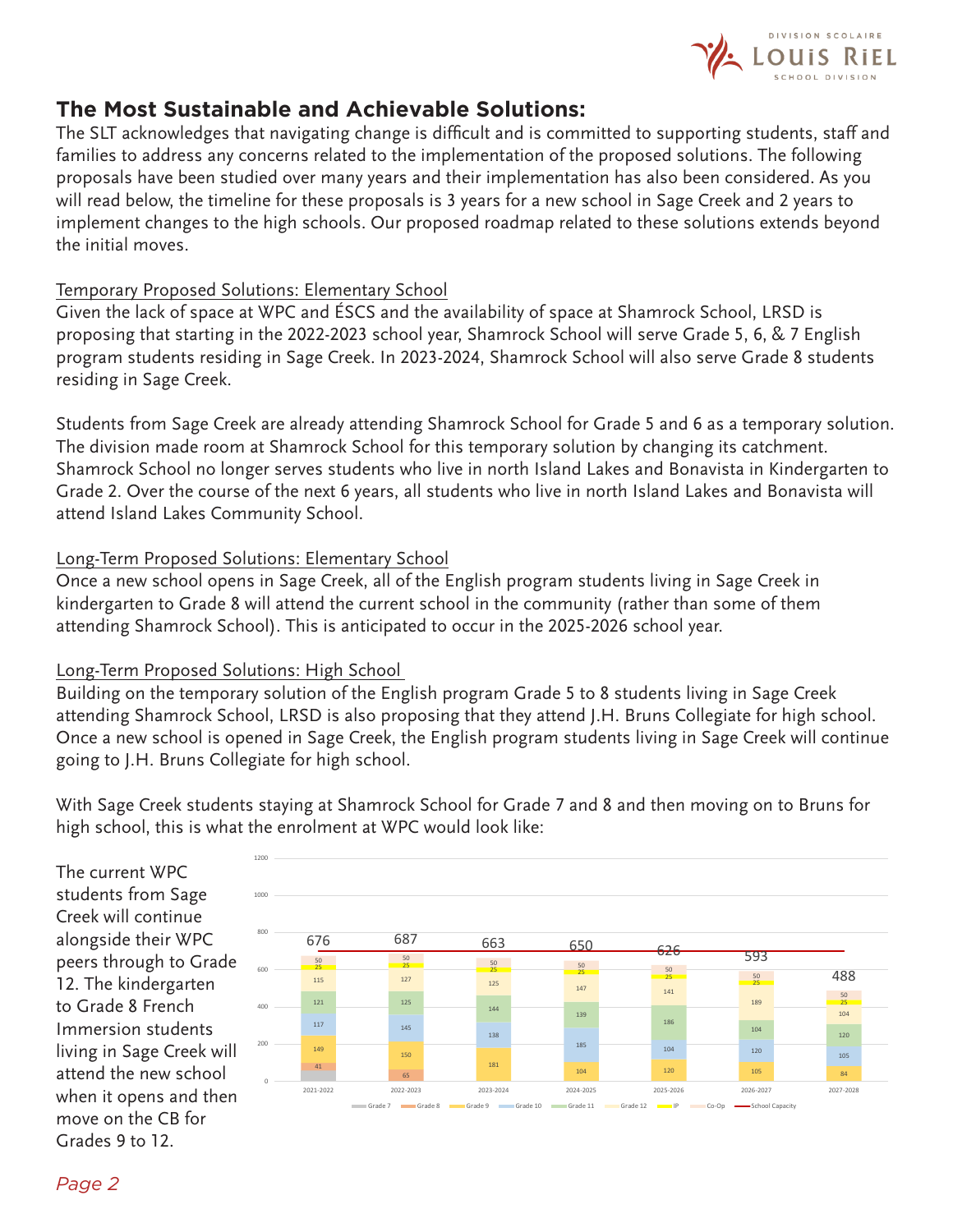

However, with a growing number of students choosing French Immersion, there wouldn't be enough space at the existing CB building for all of the incoming students:



The existing WPC building is larger than the existing CB building. Based on the other parts of the proposed solutions, this means that the WPC building will have significant excess capacity by the 2024- 2025 school year.

Because of the size of the projected student populations into the future, the proposed solution is to move WPC students to the CB building, and vice versa, in the 2024-2025 school year. Both buildings will also undergo renovations.

| <b>School</b>                     | <b>Total Square Footage</b> |
|-----------------------------------|-----------------------------|
| <b>Glenlawn Collegiate</b>        | 140,850                     |
| <b>Dakota Collegiate</b>          | 127,040                     |
| <b>Windsor Park Collegiate</b>    | 105,000                     |
| J.H. Bruns Collegiate             | 89,638                      |
| <b>Collège Béliveau</b>           | 86,387                      |
| <b>Nelson McIntyre Collegiate</b> | 81,736                      |
| <b>Collège Jeanne-Sauvé</b>       | 61,137                      |



This means that the English program currently in the WPC building at 1015 Cottonwood Road will move to the CB building at 296 Speers Road and the French Immersion program currently in the CB building will move to school in the WPC building.

The Board of Trustees will vote on these proposed solutions in the coming weeks. We will continue to share information and updates with students and staff.